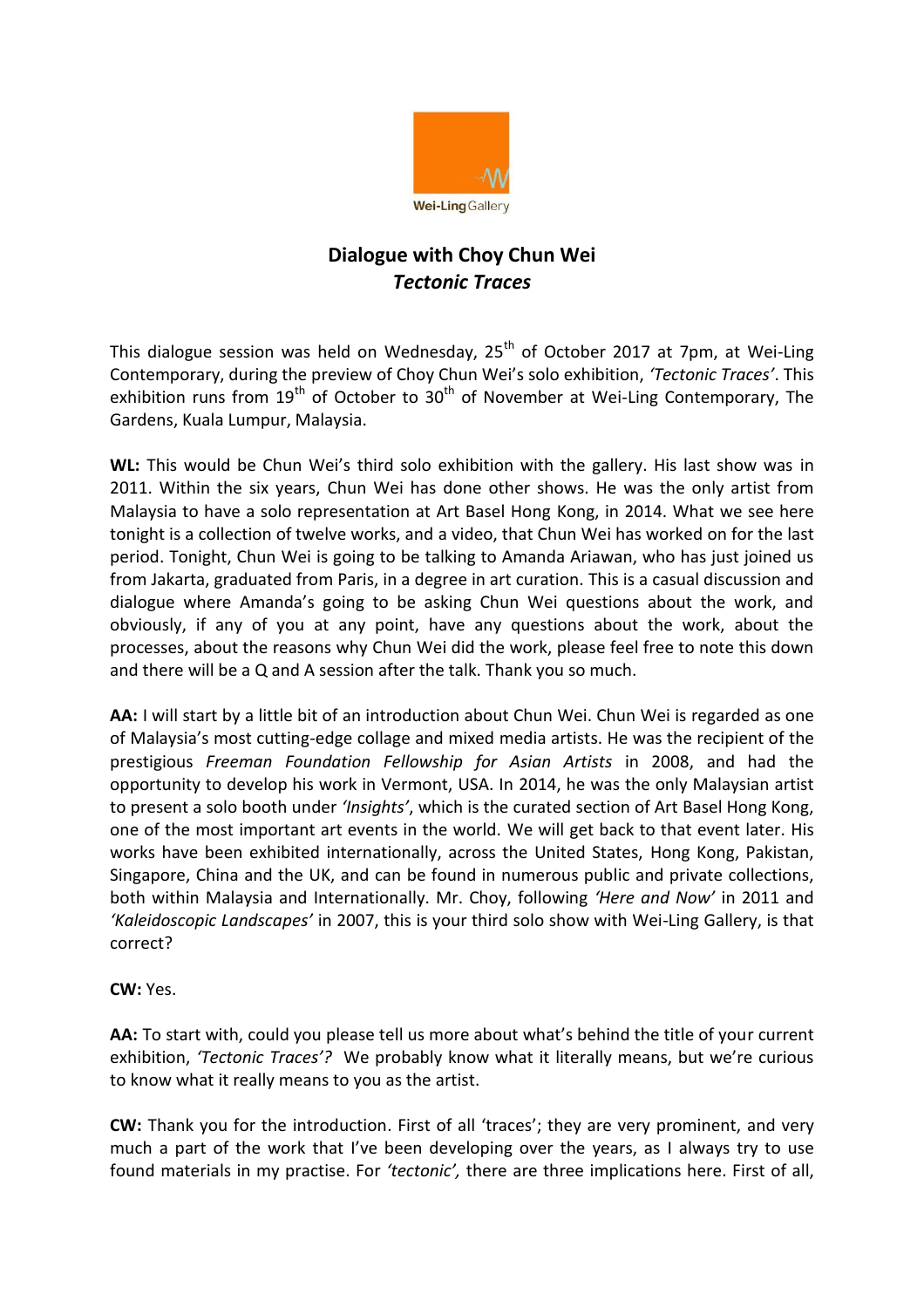the change in our landscape. Secondly, the environment that comes to you and cannot be avoided. It's an environmental aspect, as in the graphic design around you, and the billboards all over the city  $-$  it's very tectonic. Third of all, it's about a person who builds things, who joins things and makes meanings. So, *'tectonic'* refers to someone who wants to think about and make things, out of materials. I see myself as managing these three aspects. Therefore, *'Tectonic Traces.'*

**AA:** So the three aspects are surface, surroundings, and the person who's referred as a builder right?

**CW:** Yes.

**AA:** Globally, to what extent have your works here evolved from the previous ones, in terms of meanings, techniques and materials? Does "action" still play an essential role in your practise? I notice that your works involve a lot of cut and paste, as well as the act of constructing and deconstructing. Is that still the case for this series?

**CW:** Essentially, that is the identity I build up. I try to find more possibilities and expand the meanings. This came from a childish probe or sense. Making and thinking is essentially what I've always liked, which has expanded over the years. I'd like to see an evolution within the process. It started off from the simple cut and paste. Then, I wanted so much for it to become a physical presence, putting and portraying transcended things until they turn into forms. If you look at the pieces in this show, you can see that this is a continuation from what started off as a very physical making and thinking. The meanings that came up to me, out of them, surprised me too. I think that being able to have an open process, sticking to it and finding the openings little by little, step by step, is a real test of patience. It's also a test of staying focused, knowing that it is a part that you want to go through.

AA: You mentioned the word "environment". Could you please tell us more about how these pieces actually refer to the living space and daily objects around us? For example, for me, the piece *City of Buttons* (2017) refers to electronic devices that we use everyday, and then the squares to architecture. How do you think these environments affect our identities?

**CW:** I think that we can't separate ourselves from the environment, and that we have to coexist. Of course, I have seen lots of visuals, graphic buttons, colourful buttons, graphic shapes, texts and so forth. On the other hand, I started to realize that the physical environment was becoming very graphic too. You can see tectonic rebuilds and contrasts within the architecture in our environment. Although they have very basic abstract qualities, it does not end there. It is a foundation, a frame that is delicate to me. I'd like to bring that into the surface of my work. In that sense, that is the part that I'm referring to.

**AA:** Are you saying that our environment defines our identities, or is it the other way around?

**CW:** It's two ways, but we tend to avoid facing the effects of these elements. I think that making the work tightens my sensibility and awareness towards the effects of all these elements. If you look inside the rectangles, beyond them are abstract paint surfaces, leading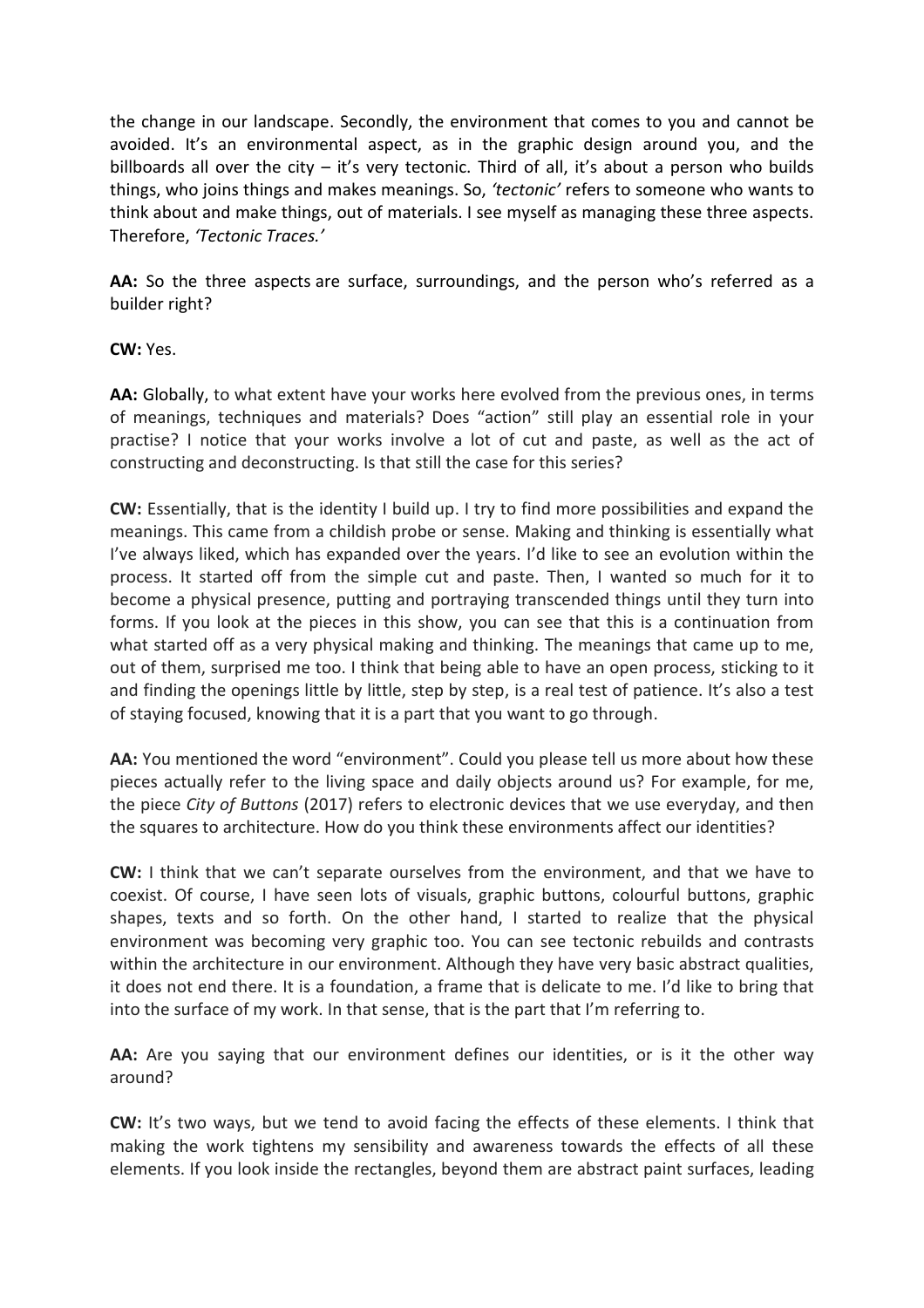to something more. It is about making the things in my consciousness, and then, my consciousness would start to reflect in terms of materiality and outcome. That is the process that I'm exploring now.

**AA:** Once again, your works feature very solid forms such as squares and rectangles. At the same time, I also noticed some very fluid lines such as the doodles of portraits that can be found in *Functional Identity: Until Stocks Last* (2017). Why is it important to show this contrast, between the very structural forms and the organic ones?

**CW:** That tension is very crucial. It's basically about the experience that I had. Within the surface of the system, you have the surface of the organism, and I think that the dialogue is really important. Situating these two, and to have that coming out from the reading, is very essential. This piece is particular. I'd like to consider the organic entities behind the structural things that you can see, as faces. I like that dialogue between the forms.

**AA:** Next, we're going to talk about the piece *Future Stars* (2017), which is very distinct. You decided to use mainly images of footballers here. Could you please explain about this choice? It reminds me of a book that I read, *"L'histoire, pour quoi faire?"* (History, for what?), written by French researcher, Serge Gruzinski, published in 2015, in which the author described a photography work by an artist named Kader Attia, of children in a small region in Algeria, playing football in their jerseys, using Roman ruins as their goalpost. To the author, football is the evidence of globalization. Do you also think this way, and that this echoes in your work?

**CW:** If you look at football, it's bright. Football is a symbolic game and everything can come and interact with that. Football goes from people to people to people. It is very communal and open. I am myself into this game, but as I grew up it became more than that. It's becoming something more conditioned – something more than just a game. The meaning behind it is about the world being more complex. Football is really personal. Surprisingly, it has become just noise, even though I used to like it before – when it was less on the screen, and more when I was participating in my game.

**AA:** When you talk about "noise", what do you refer to?

**CW:** Noise is something that is a passion to you, but also something that's just too much. It's something that you like, that you feel like watching for almost three hours, something that you want to be a part of all the time. In all the stalls that you go to, there are TVs showing football. However, in my childhood days, or my teens, I could choose when to go and play, and I could catch different people just by going to the field. It was a different kind of "tectonic" back then. When I got stressed from study, I used to go back to the football field and that was when I saw something really nice and beautiful – but now, it's becoming just noise.

**AA:** How does this refer to the pre-defined understanding of success? For example, these kids really see footballers as "stars", referring the title of your work, *Future Stars* (2017)*.*  How does this echo to the word "success"?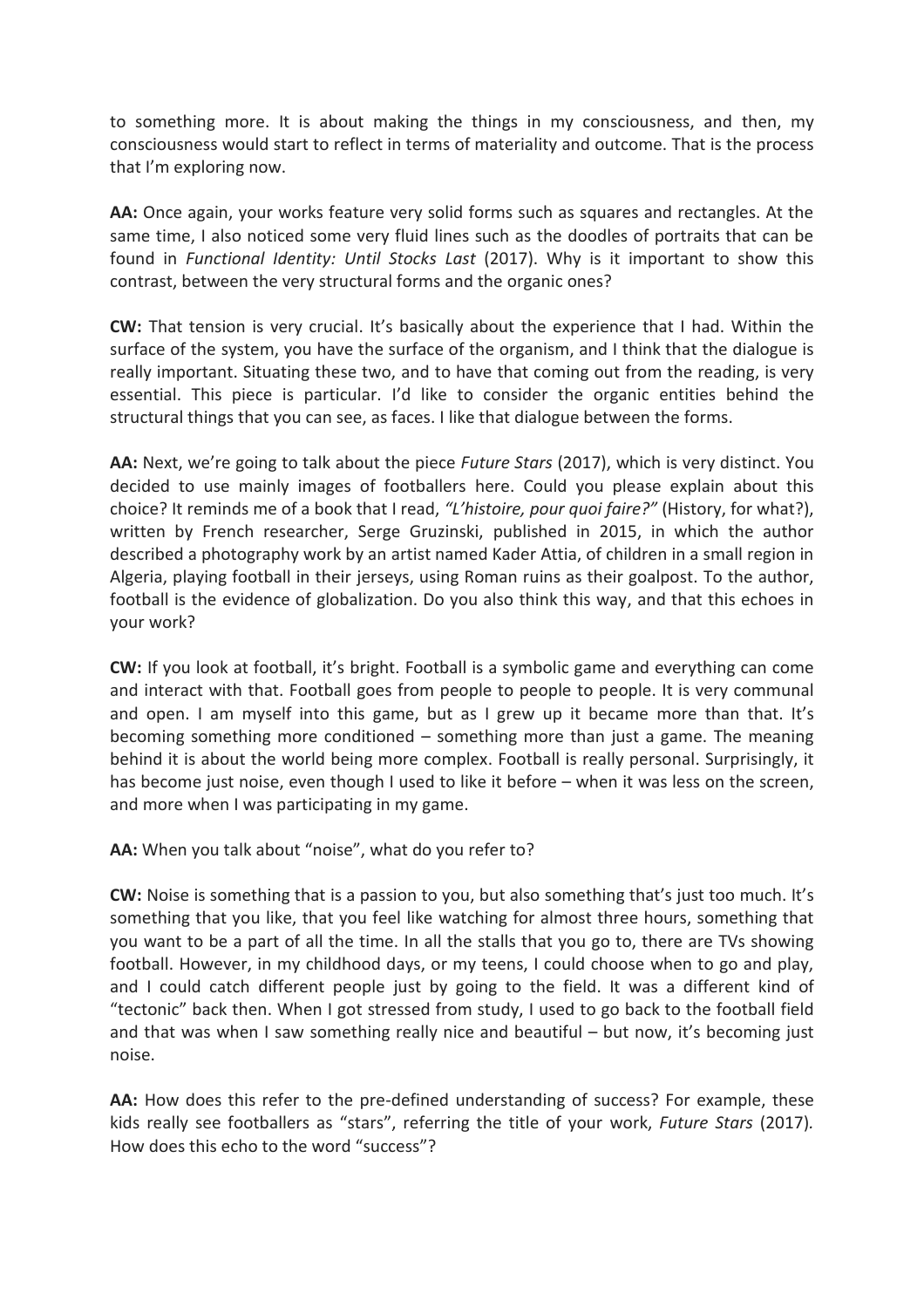**CW:** There's a struggle between success; a success that's defined by the media and the environment, and the success that comes from you, from the inside. The latter is more settling. It's more peaceful probably, as no one would even bother. However, just when you feel that you are getting used to it, it becomes overwhelming once someone interferes. These days, it's about somebody else's agenda that's controlling you. I suppose that "success" is personal to me. Nowadays, life is about climbing ladders and getting more profiles. I think that the profiles refer to these footballers; some players receive trophies as the best players and so on. The definition of "self" is now different. It's speeding ahead.

**AA:** Going on to three artworks that are present in this exhibition tonight, *Rambling* (2017)*, Corporate Noise* (2017) and *Untitled* (2017) – these pieces use lots of words and phrases cuts from newspapers and magazines. By this, what are you trying to do exactly? Do you attempt to recreate the information? Are you trying to break it with the paint effects?

**CW:** I wanted to first, cut out words. Then, the last process was about painting the effects. With the paint, I just wanted to destroy the surface and sometimes create a sense of speed. I think that the paint is very plastic in itself  $-$  it is used for the effects. Symbolically, it is to stabilize, so that you can see the priority instead of the external aspects that are coming to you. The *Rambling* (2017) piece is particular to each viewer depending on what he or she is sensing. It is all according to you, and of course it also involves your consciousness. I thought it'd be nice to add something to the surface of my work – a surface that is shifting by the use of paint, through constructions and paintings of various structures. Lastly, the use of sand is also part of the effects that I want to bring forward.

**AA:** By this, are you trying to criticize the media or its readers?

**CW:** I think it really came naturally without just wanting to criticize. It is more of a phenomenon. Probably, out of the making, I responded naturally, and it came out as a complete thing. Sometimes, you have to consciously stop and look back. It is hard to do, because when making, you want to be natural, but in between, you tend try to concentrate more on the painting process.

**AA:** Let's move on to the piece *Forgotten Facts* (2017) that is just right beside me. This piece was born during your time at Art Basel Hong Kong. Would you please explain a little bit regarding the technique that you used to get all the information gathered? I heard that you got them from the people you encountered there. Would you please tell me more about this idea?

**CW:** What I found was that collage is not just taking things from the file or the environment, but could also be a curation process. For the Hong Kong piece, I set up a site that I can use as a theme board, and had people give things and write information for me. From that, I had to build a range of materials; facts, statistics and measurements of parts of the bodies. Why I really like to call this *Forgotten Facts,* is that it is a sign pointing to very simple information, and yet putting it in comparison with an information that is pretty much mechanic.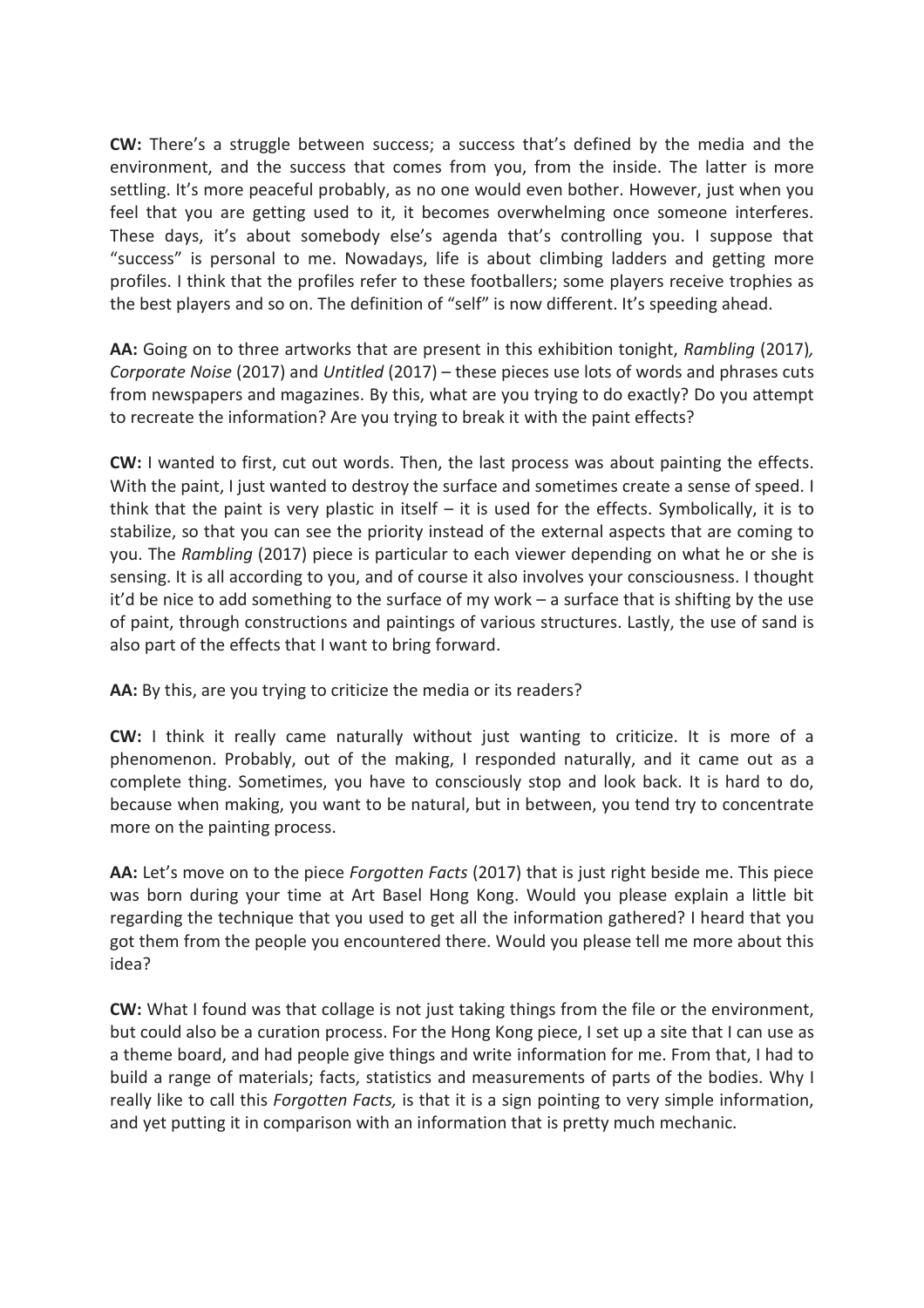AA: If I well understood, there's a real contrast here between the information that we receive from the first person (the hand written ones), at the same time, the information that you cut from the media?

**CW:** Yes.

 $\overline{a}$ 

**AA:** Lastly, I noted that the use of numbers such as product codes is quite particular in some of your pieces. It reminded me of this quote from the book *The Little Prince* of 1943 by Antoine de Saint-Exupéry:

*Grown-ups like numbers. When you tell them about a new friend, they never ask questions about what really matters. They never ask: 'What does his voice sound like?' 'What games does he like best?' 'Does he collect butterflies?' They ask: 'How old is he?' 'How many brothers does he have?' 'How much does he weigh?' 'How much money does he have?' Only then do they think they know him.<sup>1</sup>*

What are your thoughts about this? Do you really think that identities nowadays are defined by numbers, and is this what you are trying to point out through your pieces?

**CW:** Yes. When I come to the making process, the work fits my imagination. To me, everywhere we go, they are making the structures of numbers, whether you go to a café, to the bank, etc. Everywhere there are numbers. I've never read *The Little Prince,* but what it describes really relates. I started to reflect about the world and imagine that from this little relationship that we have with numbers as symbolic elements, it reflects what we humans have become. I also realize that in every stage, we are affected by what we have created. So, in this sense, I agree with the effects that we get from numbers. We come into contact with more and more symbols that are affecting us face to face.

**AA:** This refers also to the first piece that we can see as we enter the exhibition, *Touch and Go* (2017)*.* Do you agree that it corresponds to the fact that identities nowadays are very codified? When we talk about identities we talk about cards; touch and go cards, codes, numbers and so on.

**CW:** Yes. The traces that we have and that I started to observe, became very good reflections for me when putting things together. From all the cards and wallets that we have, sometimes I feel as if we are behind a sort of frame or frequent. However, sometimes we do stop and look back, which shows that we are consistently negotiating with this condition.

**AA:** That was the last question from me. Thank you for your answers, Choy Chun Wei.

<sup>&</sup>lt;sup>1</sup> Saint-Exupéry, A. ., Saint-Exupéry, A. ., Woods, K., & Harcourt, Brace & World,. (1943). The Little Prince. New York: Harcourt, Brace & World.